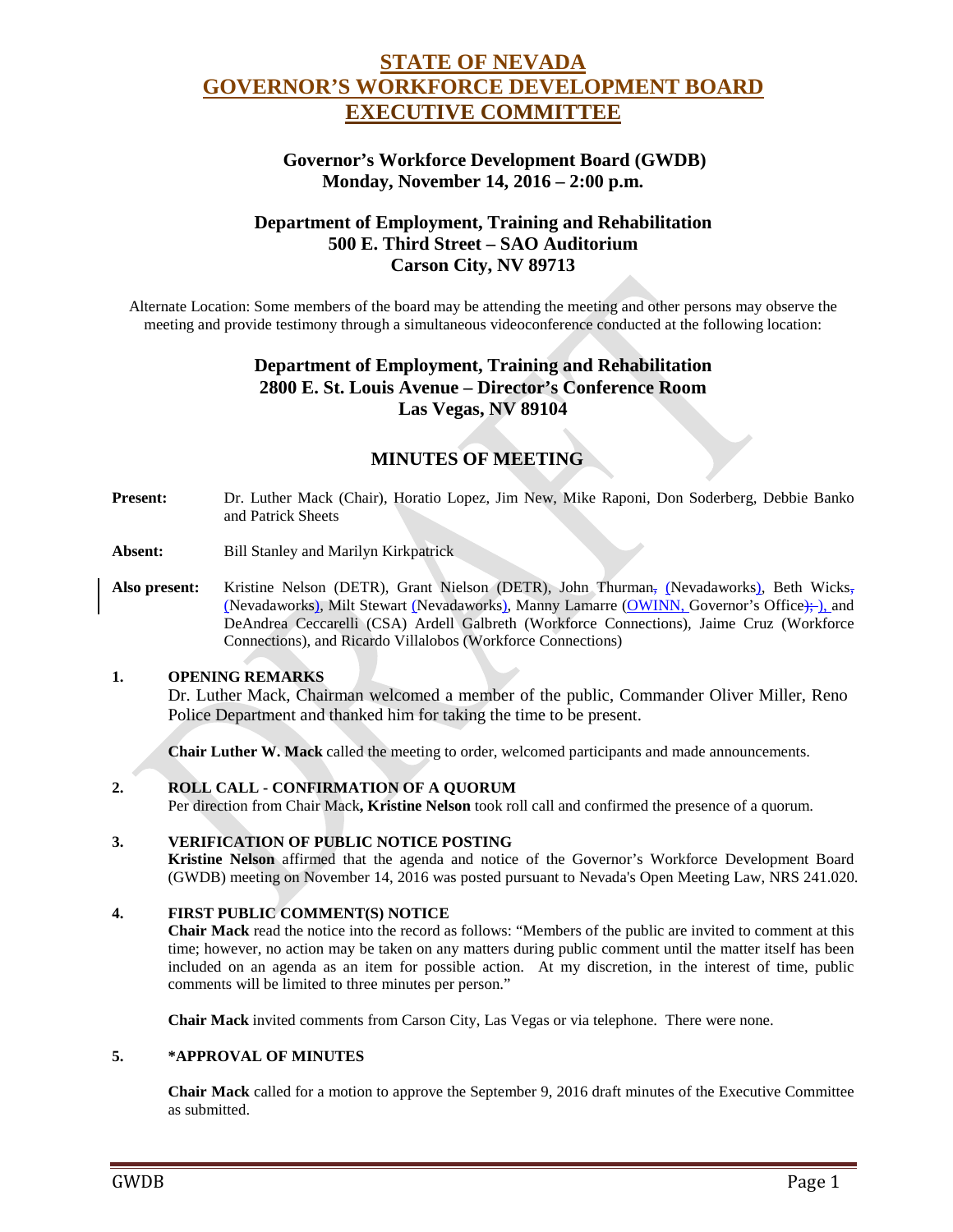**It was moved by Mr. Lopez and seconded by Mr. Soderberg to approve the September 9, 2016 minutes of the Executive Committee. Motion carried.** 

#### **6. \* FOR POSSIBLE ACTION –** *GWDB Bylaws –* **Approval of Clarification of Section 3.5: Conflicts with NRS 281A.420(5), per D.A.G. Advisory**

**Manny Lamarre, Director (OWINN)** presented a clarification per D.A.G. advisory to the bylaws which were previously approved. In the bylaws approved at the last meeting, it was stated that members could be eligible to vote, regardless of conflict of interest and if a quorum was needed. However, per NRS 241.0355, this is not permissible. This necessitated the removal of 3.5(c) in the approved bylaws.

#### **It was moved by Mr. Lopez and seconded by Mr. Sheets to approve the clarification of section 3.5, removal of Section 3.5(c) due to conflicts with NRS 281A.42(5)**

## **7. \*FOR DISCUSSION –** *GWDB Industry Sector Councils -* **Reports**

**Mr. Lamarre** stated that under the Executive Order that created the Office of Workforce Innovation, OWINN manages the industry sector councils. It is appropriate to provide a summary of the results of sector council meetings. In September, all eight sector councils met. During the first round of meetings, there were no votes on specific recommendations. Mr. Lamarre's report includes key takeaways of the results of individual meetings as well as a cross sector report. Main points of discussion included: Importance of the soft skills training, importance of traditional and advanced technical training, marketing strategies and awareness of the industry. The report findings are shared with the boards as well as the Department of Education. **Mr. Sheets** commended Mr. Lamarre on his efforts to track the progress of the boards.

## **8. \*FOR DISCUSSION –** *Nevada Young Adult Jobs and Training Opportunity* **– Report**

**Mr. Lamarre** addressed the need for young adult training. He noted that a five-week survey was recently conducted on this issue with 14 out of 16 counties represented. The survey included the efforts of local boards, higher education institutions, school districts and nonprofits. The goal was to obtain a succinct view of what young adults view as barriers to employment. In looking at data involving young adult employment, young adult average weekly earnings are significantly less for those without training opportunities. As the workforce is aging it is important for young adults to take on the roles of retiring workers. Key results of the survey included the fact that young adults see the most significant barrier to employment as a four year postsecondary education. However, two-thirds of jobs being created currently are middle-skill jobs, requiring more than high school but less than four years of postsecondary education. This shows a significant disconnect between what students believe they need to be successful. The survey also reflected the need for work-based learning opportunities. Another takeaway is that students in CTE or JAG were much more prepared for employment.

**Mr. Lopez** asked how many consultants or contractors are currently engaged to resolve these issues. **Ricardo Villalobos (Workforce Connections)** replied that there are approximately eight such individuals engaged in Southern Nevada.

**Mr. Lopez** asked how progress is monitored and measured. **Mr. Villalobos** explained that the Department of labor specifies six common measures under WIOA, including placement, employment, unsubsidized employment, post-secondary education, apprenticeship programs or the armed forces. Another is attainment of a degree or certificate (educational or occupational skills training) that is industry recognized.

**Mr. Lopez** referenced high school students and asked whether they are assisted with part time jobs. **Mr. Villalobos** stated that services are available for part time work for high school students. The legislation allows for the enrollment of students into the program, provided they meet the qualifications. There is a work-based learning expectation.

**Mr. Sheets** asked whether there are more students interested in these services than the system can currently accommodate. **Mr. Villalobos** confirmed that interest exceeds capacity. The recurring challenge is having enough companies, organizations and businesses willing to offer these opportunities. **Mr. Lamarre** agreed that the data supports this conclusion. One of the challenges is providing information to high school students that these opportunities exists. Increasing awareness can be addressed through an orientation process.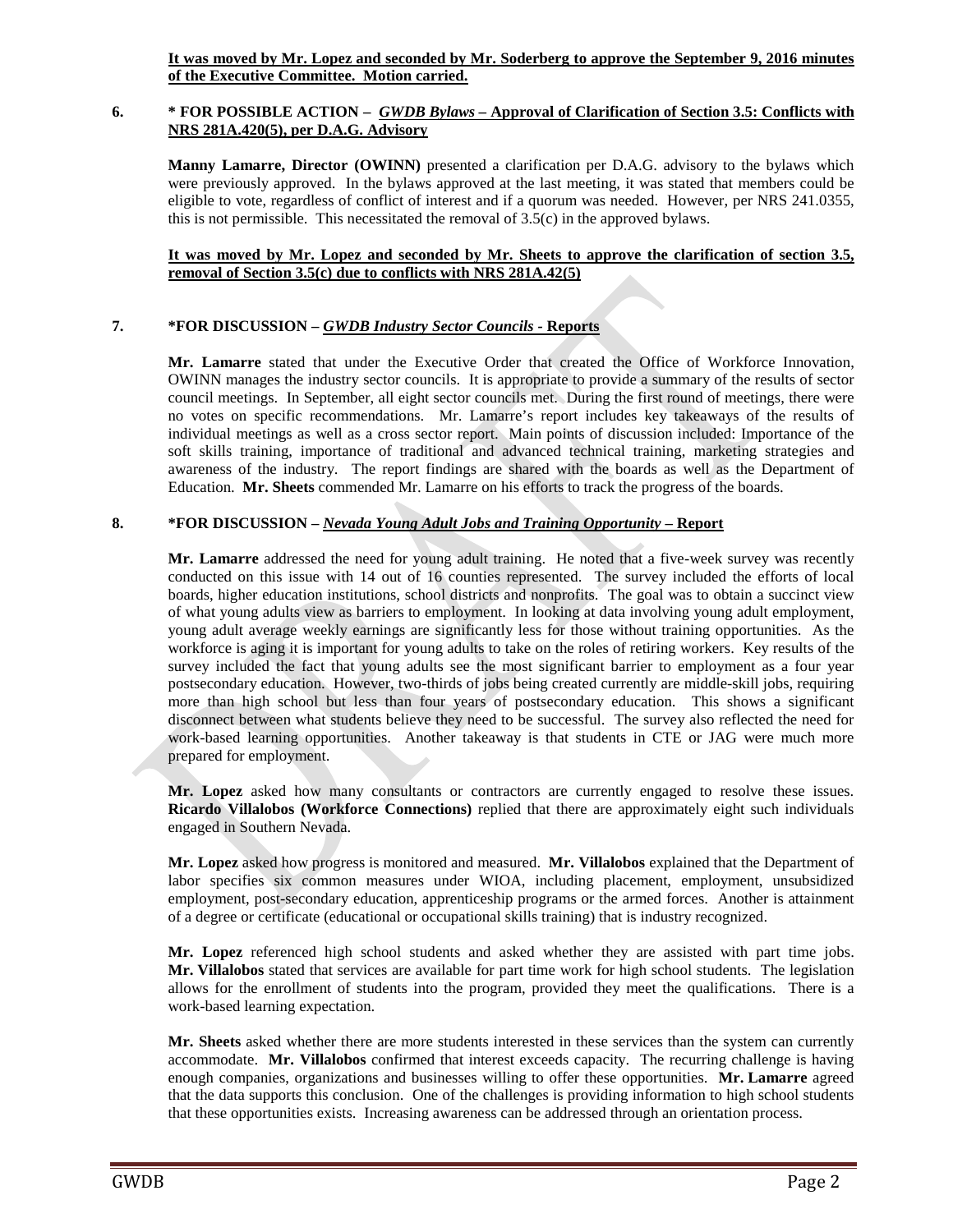## **9. \*FOR DISCUSSION –** *One-Stop Certification Criteria* **– Discussion Regarding Certification Criteria for One-Stop Evaluations**

**Mr. Lamarre** explained that he had conducted nationwide research regarding best practices for certification and evaluation of one-stop centers. There is not one consistent method nationwide, however, there are a set of best practices taken from the Malcolm Baldridge National Quality Award and used by both the private and public sectors. Mr. Lamarre's report provides a summary of best practices. He welcomed input from Executive Committee members.

## **10. FOR POSSIBLE ACTION - Nevada State Compliance Policy (SCP) Revisions (WIOA):**

**Grant Nielson, DETR's WISS Program Chief**, stated that the Department of Labor requires enactment of these policies to be aligned with the Department of Labor regulations and the WIOA Act. Most of the policies are cut and pasted from the federal language, with slight exceptions, additions and clarifications.

## **a. SCP – 1.2**

**Mr. Nielson** stated that Policy 1.2 communicates the policy for determining local plan requirements. It provides guidance to local areas on how and when to create local plans in coordination with the State Plan.

**Mr. Sheets** asked Mr. Nielson for a brief description as to what additions were made by the State for each of the policies. **Mr. Nielson** referred to page six of ten, (d)(3), explaining that this refers to the process for how the board submits its plan. (d)(3) states, "Obtain approval by the local elected officials and the board prior to submission to the State." This is a State requirement.

On page eight of ten, under Regional Planning Requirements Section, it states, "Any regional plan that comes to the State must have the local elected officials and the local board approval prior to submission to the State." In requirements for developing the plan section on page nine of ten,  $(b)(6)$ , the same statement is provided. On page ten of ten, under local plan due dates, it states, "Local plan is due 60 days after the State plan approval. Draft submittals to the State must have been presented and approved by the local elected official and the board. Additional time will be given should communication from the Department of Labor issue a different direction."

**Mr. Sheets** noted the reference to chief elected officials and asked for clarification. **Mr. Nielson** replied that the chief elected official is the official the board has chosen to be the head of the local elected official body.

## **It was moved by Mr. Soderberg and seconded by Ms. Banko to accept the State Compliance Policy 1.2 with revisions. Motion carried**

## **b. SCP – 1.7**

**Mr. Nielson** stated that Policy 1.7 communicates how to determine the priority of service for different groups under the WIOA adult program. It provides guidance to local areas and providers on how to determine eligibility for those who have priority of service. This consists of only federal language and no state guidance is included.

#### **It was moved by Mr. Soderberg and seconded by Ms. Banko to accept the State Compliance Policy 1.7 with revisions. Motion carried.**

## **c. SCP 1.15**

**Mr. Nielson** stated that Policy 1.15 communicates the policies and guidance relating to providing supportive services to eligible individuals. Supportive services include assistance with acquiring work clothing, tools or bus vouchers in order for the individual to be able to participate in training. There are a few areas where the State has gone beyond the federal policy. On page four of seven under training delay, the language states, "If the local area chooses to do so, the availability of an extension and circumstance must be noted in policy. Documentation for the extension must be noted in the Management Information System (MIS). Comments/case notes must be kept in the participant's case file." The section includes a link to guidance for use of the training extension for a training delay. Occasionally a participant, through no fault of his own, must put his program on hold. This provides guidance for local areas to understand the documentation process, so that the participant can remain enrolled in the program during the delay.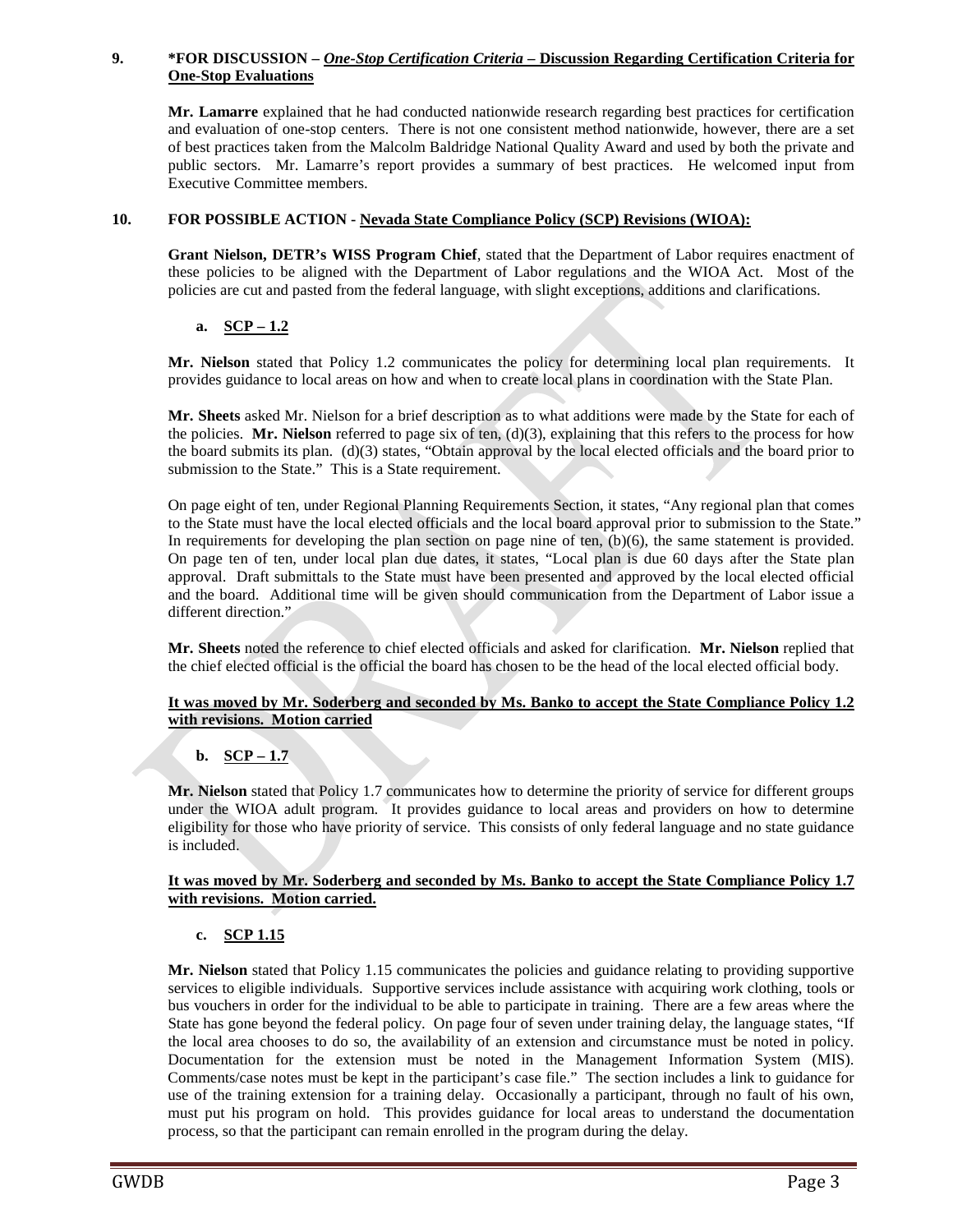On page five of seven under supportive service prohibitions, under Section 3, it states, "WIOA funds cannot be used to cover the cost of certain legal fees." The State provides additional direction, stating, "If this type of assistance is contemplated and as appropriate per federal regulation, the Local Workforce Development Board (LWDB) must approve by entering a comment/case note into the MIS as appropriate."

In number six of this same section, the policy indicates, "Payment for real or personal property that bears title (i.e., automobiles, homes, et cetera.) cannot be made with WIOA funds." The State has determined that these types of supportive services are inappropriate.

Under number 11 of the same section the policy states, "WIOA funds must not be used for foreign travel or training." The law references travel, but does not implicitly refer to training.

On page six of seven, the fifth bullet gives the board instruction for creation of its own policy. One of the policies the local boards are being asked to adopt is to address the procedure and use of the MIS Sector Tab. LWDB must give providers instruction on how to document supportive services within the MIS Sector Tab.

Under participant case file requirements, the policy provides the minimums that a local area and their providers must have within the system to document how they are using supportive services, requirements for case notes and for any types of unusual supportive services, in terms of documentation and approval. This level of specificity is being requested to ensure checks and balances are in place to demonstrate to federal partners that the funds are being appropriately used.

**Mr. Soderberg** clarified that this does not equate to micromanaging the situation, but does create an electronic paper trail for the process. This ensures that in the case of an audit by the federal government, there will be clarity as to why these things were done one to three years later. **Mr. Nielson** agreed, noting that these steps are being taken because there have been questions in past DOL audits.

#### **It was moved by Mr. Soderberg and seconded by Mr. Sheets to accept the State Compliance Policy 1.15 with revisions. Motion carried.**

## **d. SCP 1.21**

**Mr. Nielson** stated that Policy 1.21 communicates the policy for certain program services. In particular, it discusses how to provide work experiences, internships, registered apprenticeship and transitional jobs. This work-based training allows individuals to learn on the job. The policy provides direction to local areas to carry out these types of activities within the system. As far as additional state requirements, on the first page, there is an explanatory note stating, "Work-based training programs can be found also in State Compliance Policy 1.14 and 1.19."

On page two of eight, under registered apprenticeship, one of the State requirements is that "Each program is reviewed by the LWDB on a quarterly basis to ensure continued endorsement by the Registered Apprenticeship Council." In other words, if a program has fallen off the Registered Apprenticeship Council's list, it is no longer eligible for the training list.

On page eight of eight, the last two sections list documentation requirements that are being added to the policy, so it is clear what is expected in the case file and electronic case file for each participant as they participate in training activities.

#### **It was moved by Mr. Lopez and seconded by Mr. Sheets to accept the State Compliance Policy 1.21 with revisions. Motion carried.**

## **e. SCP 2.5**

Mr. Nielson stated that Policy 2.5 is the Youth Program counterpart to the supportive services policy regarding supportive services, needs-related payments and incentive payments for youth. It follows a similar path as under the supportive services section for adult and dislocated workers. There are a few subtle differences. Page three of six addresses documenting requirements for training delay exception. There is a prohibition on payments for real or personal property that bears title as well as the legal fee prohibition as included under the adult and dislocated worker policy. The foreign travel or training exception is the same as for the adult policy. Documentation requirements are also clarified.